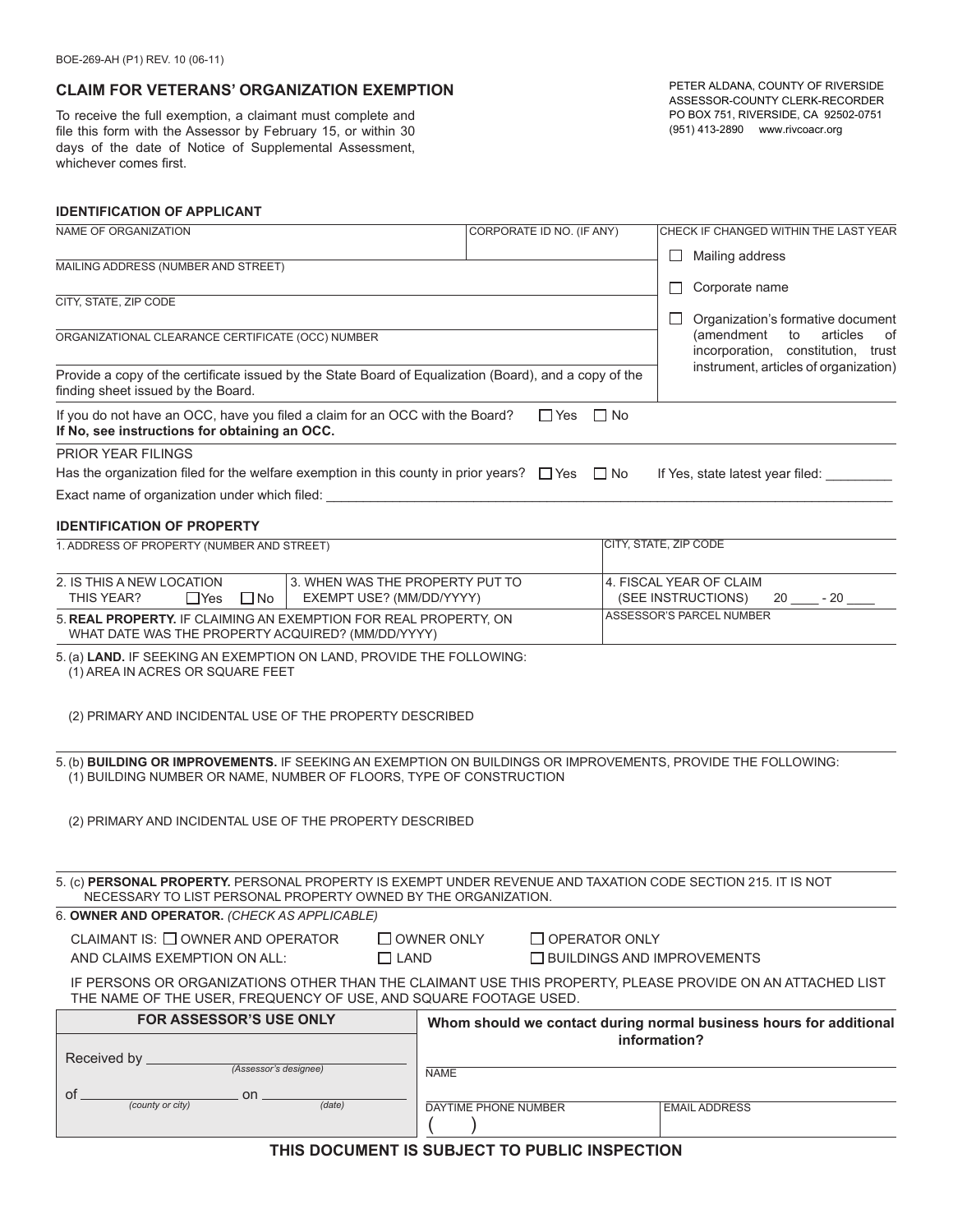### **USE OF PROPERTY**

#### **7. LEASED OR RENTED SINCE JANUARY 1 OF PRIOR YEAR.**

(a) Is any portion of the property described rented, leased, or being used or operated part time or full time by some other person or organization?

 $\Box$ Yes  $\Box$ No If **Yes**, describe that portion and its use and attach a copy of the agreement, and list the amount received by claimant.

 $\Box$ Yes  $\Box$ No (b) Is any equipment or other property at this location being leased, rented, or consigned from someone else? If **Yes**, list equipment and other property at this location that is being leased, rented, or consigned to the claimant. Please list the name and address of lessor or consignor and the quantity and description of the property, and attach to the claim. Property so listed is not subject to the exemption, and will be assessed by the Assessor if owned by a taxable entity.

### **8. SALE OF PERSONAL PROPERTY SINCE JANUARY 1 OF PRIOR YEAR.**

Is any portion of the property used to operate a store, thrift shop, restaurant, bar, or other facility making sales to members or the general public?

| $\square$ Yes $\square$ No |  | If Yes, (1) list the hours per week the business is operated and; (2) describe the nature of articles sold: |
|----------------------------|--|-------------------------------------------------------------------------------------------------------------|
|----------------------------|--|-------------------------------------------------------------------------------------------------------------|

### **9. EXPANSION.**

 $\Box$ Yes  $\Box$ No Do you contemplate any capital investment in the property within the next year? If **Yes**, explain:

### **10. PLEASE CHECK THE FOLLOWING, IF APPLICABLE:**

- $\Box$  The property is owned by a veterans' organization which has been chartered by the Congress of the United States.
- $\Box$  The property is used for the actual operation of the charitable activity.
- $\Box$  The property is not used or operated by the owner or by any other person so as to benefit any officer, trustee, director, shareholder, member, employee, contributor, or bondholder of the owner or operator, or any other person, through the distribution of profits, payment of excessive charges or compensations, or the more advantageous pursuit of the business or profession.
- $\Box$  The property is not used by the owners or members for fraternal or lodge purposes, or for social club purposes except where such use is clearly incidental to a primary charitable purpose.

### **11. FINANCIAL STATEMENTS RELATING EXCLUSIVELY TO THIS PROPERTY'S LOCATION.**

Attach to this claim a copy of your operating statement (income, expenses) and balance sheet (assets, liabilities) for the calendar or fiscal year immediately preceding the claim year.

### **CERTIFICATION**

*I certify (or declare) under penalty of perjury under the laws of the State of California that the foregoing and all information hereon, including any accompanying statements or documents, is true, correct and complete to the best of my knowledge and belief.*

| NAME OF PERSON MAKING CLAIM      | TITLE        |
|----------------------------------|--------------|
|                                  |              |
| SIGNATURE OF PERSON MAKING CLAIM | <b>IDATE</b> |
|                                  |              |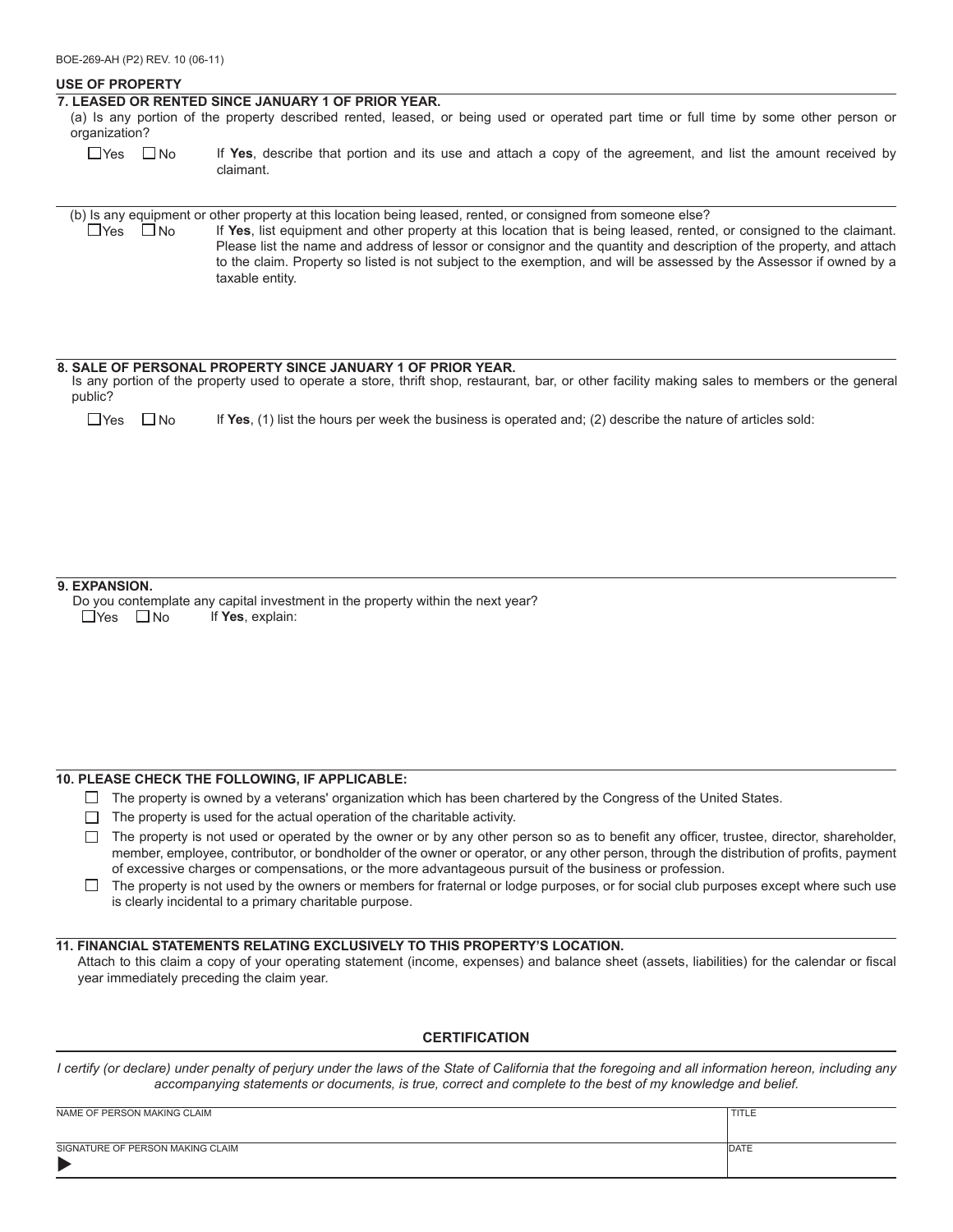# **INSTRUCTIONS FOR FILING A CLAIM FOR VETERANS' ORGANIZATION EXEMPTION FROM PROPERTY TAX**

## **GENERAL INFORMATION**

## **FILING OF CLAIM**

Claims for the Veterans' Organization Exemption must be signed and filed **with the Assessor.** Each claim must contain supporting documents **including financial statements**.

An officer or duly authorized representative of the organization **owning** the property must sign the claim. An officer or duly authorized representative of the organization **operating** the property must sign and file a separate claim. If an organization both owns and operates the property, only one claim need be signed and filed with the Assessor for each property location. A separate claim form must be completed and filed for each property for which exemption is sought.

The Assessor will supply claim forms upon request. A copy of the claim and supporting documents should be retained by the organization. It is recommended that the retained copy be submitted to the Assessor for acknowledgment of filing by entry of the date and the Assessor's or the designee's signature. This copy will serve as a record of filing should there be any later question relative thereto.

## **ORGANIZATIONAL CLEARANCE CERTIFICATE**

An organization that is seeking the Veterans' Organization Exemption shall file with the State Board of Equalization (Board) a claim for an Organizational Clearance Certificate. The Board shall review each claim to determine whether the organization meets the requirements of section 214 and shall issue a certificate to a claimant that meets these requirements. The Assessor may not approve a property tax exemption claim until the claimant has been issued a valid Organizational Clearance Certificate. If the claim is filed timely with the Assessor, the claim will be considered timely filed even if the claimant has not yet received the Organizational Clearance Certificate from the Board.

Claim form BOE-279, Claim for Organizational Clearance Certificate - Veterans' Organization Exemption, is available on the Board's website (www.boe.ca.gov) or you may request a form by contacting the Exemptions Section at 916-274-3430.

## **PRIOR YEAR FILINGS**

Year filed is the year in which the claim was submitted to the Assessor. State the exact name under which the organization filed for the year indicated.

## **RECORDATION REQUIREMENT**

Revenue and Taxation Code section 261 requires that an organization claiming the Veterans' Organization Exemption for its real property must have recorded its ownership interest as of the lien date (12:01 a.m., January 1) in the recorder's office of the county in which the property is located.

## **TIME FOR FILING**

To receive the full exemption, the claimant must **file a claim each year on or before February 15.** Only 90 percent of any tax or penalty or interest thereon may be canceled or refunded when a claim is filed between February 16 of the current year and January 1 of the following calendar year; if the application is filed thereafter, only 85 percent of any tax or penalty or interest thereon may be canceled or refunded. In no case, however, is the tax, penalty, and interest for a given year to exceed \$250.

## **ADDITIONAL INFORMATION**

The owner and the operator must furnish additional information to the Assessor, if requested. The Assessor may institute an audit or verification of the operations of the owner and of the operator and may request additional information from the claimant.